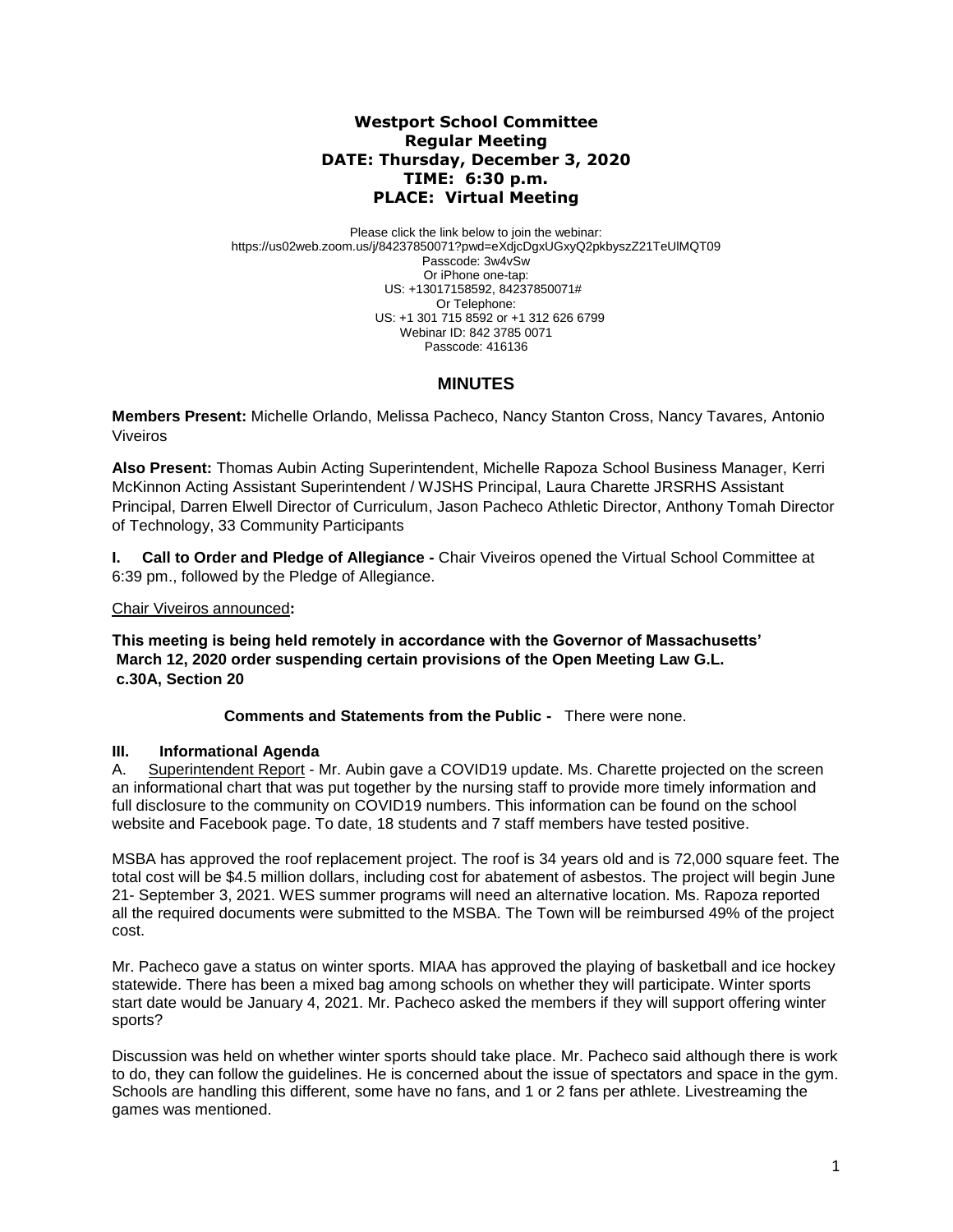Mr. Aubin recommends to begin winter sports without fans and offer livestreaming with the ability to modify this plan.

 A motion was made to allow Westport to take part in winter sports at the JRSRHS. Motion by Stanton Cross, seconded by Tavares, all were in favor, motion passes  $5/0/0$ 

### **Update on Scheduling**

Ms. McKinnon and Ms. Charette explained the proposed ideas for schedules.

### Ms. McKinnon explained the following:

### **Introduction of Wildcat Block -**

Wildcat block for high school would be twice a week. This block allows for remediation, enrichment, additional instructional time, or extra help. Students select what they want, however teachers can override student selections. Wildcat block at the middle school would be daily for 30 minutes.

**High school bell schedule -** keep current schedule but added a Wildcat block.

**Current graduation requirements** - 160 credits - 8 semesters in 4 years.

## **Block vs. 6 drop1 Schedule**

## **Block Schedule**

Pros of block schedule - highly supported by staff and students, extra time to prepare for MCAS, extra time for AP courses, can double up in content, several elective offerings, requires no additional staff. Cons of block schedule - elective credits, use of full block, continuity of learning, no common planning time.

### Ms. Charrette explained the following:

### **New schedule - 6 drop 1-**

Grades 9-12 - enrolled in 6 classes / 5 classes per day with 1 class dropped each day. Classes - 60 minutes each with Wildcat block in place.

Graduation Requirements would change slightly (need 120 credits to graduate, lessen number of elective credits).

Pros of 6 drop 1 schedule - Meet entire year, lessen graduation requirements and electives, teach 4 out of 6 periods, with a prep, duty, or common planning time Cons of 6 drop 1 schedule - need additional 1.5 FTE's / 3 positions at .5, lessens elective offerings

Middle School - Current schedule - 6 periods (4 classes and 2 exploratories) Showed rotation of schedule

For consideration - schedule where core classes meet daily is developmentally appropriate for this age group, revisit requires electives, tiered reading support and teaming. Implementing a 6 drop 1 schedule would not have these.

### **Timeline -**

February 2021- Teachers make recommendations for student placement 2021-2022 SY March 2021- Students complete their course ballots April - June 2021 - Master schedule for both schools June 2021 - Students schedules finalized August 2021 - Mail schedules

Ms. Charette reviewed the current Graduation Requirements and explained the required classes per content area. Ms. McKinnon will look at other high school to see what other schools offer.

Mr. Elwell recommended in order to lower the graduation requirements electives need review.

Members would like to place scheduling on the following meeting agenda for further discussion.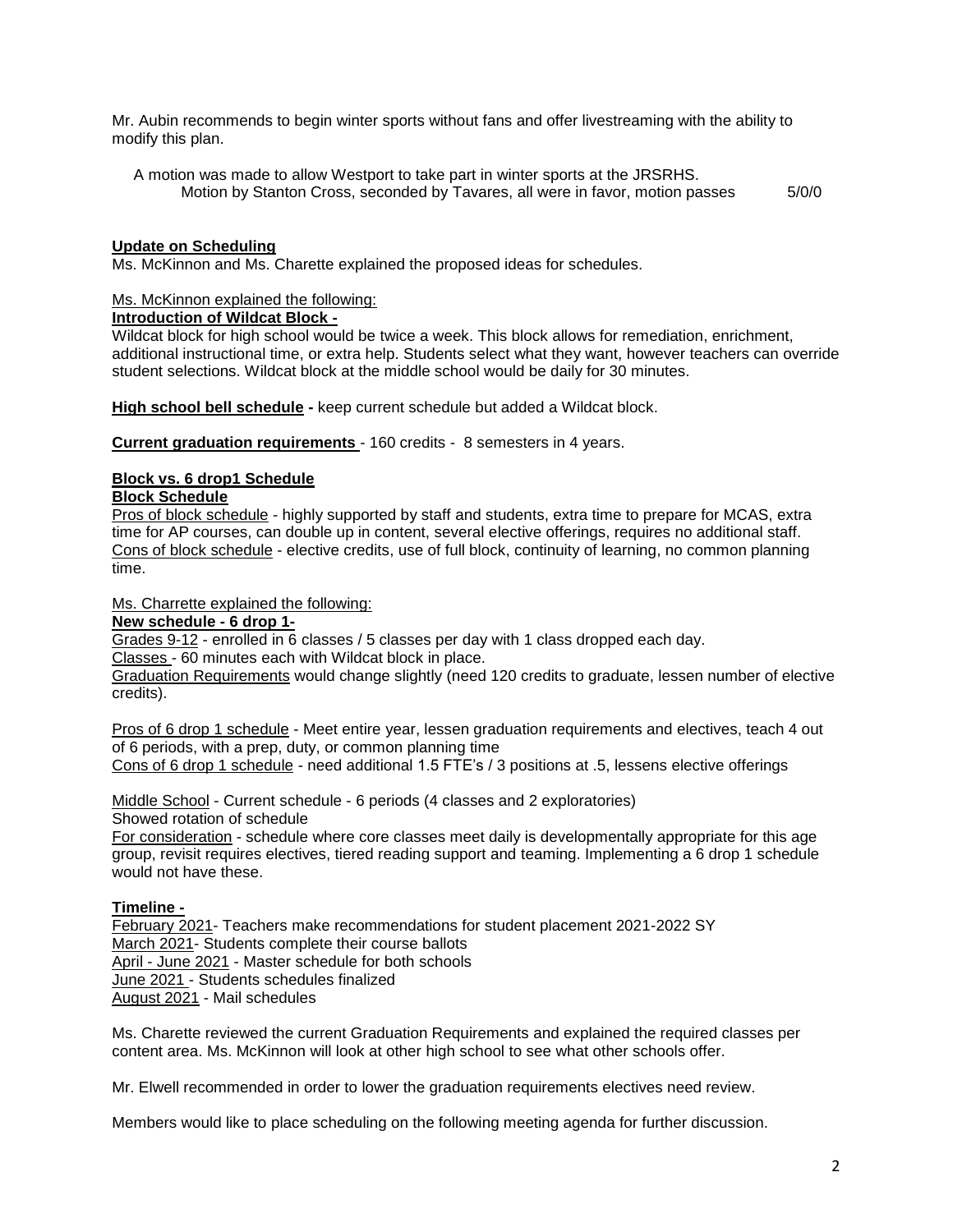B. WCS Bill Warrant: 12-4-20 - Chair Viveiros acknowledged reviewing and signing the bill warrant dated 12.4.20 in the amount of \$353,769.87. The bill warrant was emailed to school committee members for review.

C MCAS i-Ready Diagnostic Presentation – Mr. Elwell explained the MCAS schedule for 2021.

Mr. Elwell reported the district is using i-Ready Assessment provided by Curriculum Associates and Lesley University. K-6 is piloting i-Ready for ELA and Math online assessments for free (cost \$20,000). This is taking the place of Dibels testing for this year. Mr. Elwell explained that Dibels consists of a time consuming in-person test. i-Ready is an adaptive assessment providing real-time data and has been approved by DESE for early ready screening as well as dyslexia. In addition, iReady uses less manpower, has a quicker turn around time and makes better connections of student performance data to the MA framework domains for targeted intervention. Chromebooks have helped deliver this assessment. Mr. Elwell thanked members for their technology support.

Chair Viveiros asked if check ins with students are taking place. Ms. McKinnon and Ms. Charette verified that this was being done.

D. SPED Update – Ms. Santos gave an update on Special Education district numbers, primary disabilities, and a continuum of services. The district has a full complement of related service providers. The department's vision is to empower students to be contributing members of society and lifelong learners who are prepared for college or a career.

Discussion took place on inclusion, resource rooms, and sub separate classrooms.

E. Technology Update – Mr. Tomah began by reporting the receipt of 421 new Chromebooks and 250 more arriving soon. Staff are working on these computers for WES students then deployment for MAC. There will be enough Chromebooks to supply the entire district with 1,350 for students and 80 for staff. The IT Department was recognized for their assistance with visiting homes for help with this technology.

Mr. Tomah is working in increasing Internet speed from a shared 300 megs per building to 1 gigabit to reduce connectivity issues. Configurations also need to occur on the Charter side.

Mr. Tomah is working directly with Charter and the architects of the new school building concerning fiber, internet connectivity, and VOIP phone systems. In addition, he is working with the Town to develop a town wide VOIP phone system. A proposal is being formulated to develop a system that will be usable and cost effective. Town fiber optics is another issue that is controlled by another provider. He is working with Keith Novo to resolve issues.

Ms. Stanton Cross recommended for Mr. Aubin to discuss with Mr. King the idea of assigning a Town technology person to work on these issues, considering the reduction to the School Department budget.

Discussion took place on how sports games can be livestreamed to homes. Mr. Tomah suggested several options with the most reasonable being livestreaming on YouTube.

Mr. Tomah is looking at ways for managing the website. Presently it is managed through WordPress. He would like to have a stipend position webmaster/social media person. Secretaries and principals will have the ability to place things on the website quickly.

F. Subcommittee Updates - Chair Viveiros reported the new school continues to be constructed.

Mr. Aubin reported when he requested building tour dates for staff he was informed to wait until the Spring.

Campground Committee - Ms. Stanton Cross mentioned development of the fields on the campground property for the new school project cannot be paid as part of the school building project. There is CPC money available. They are surveying the property now. CPC board wants an overseer of this project.